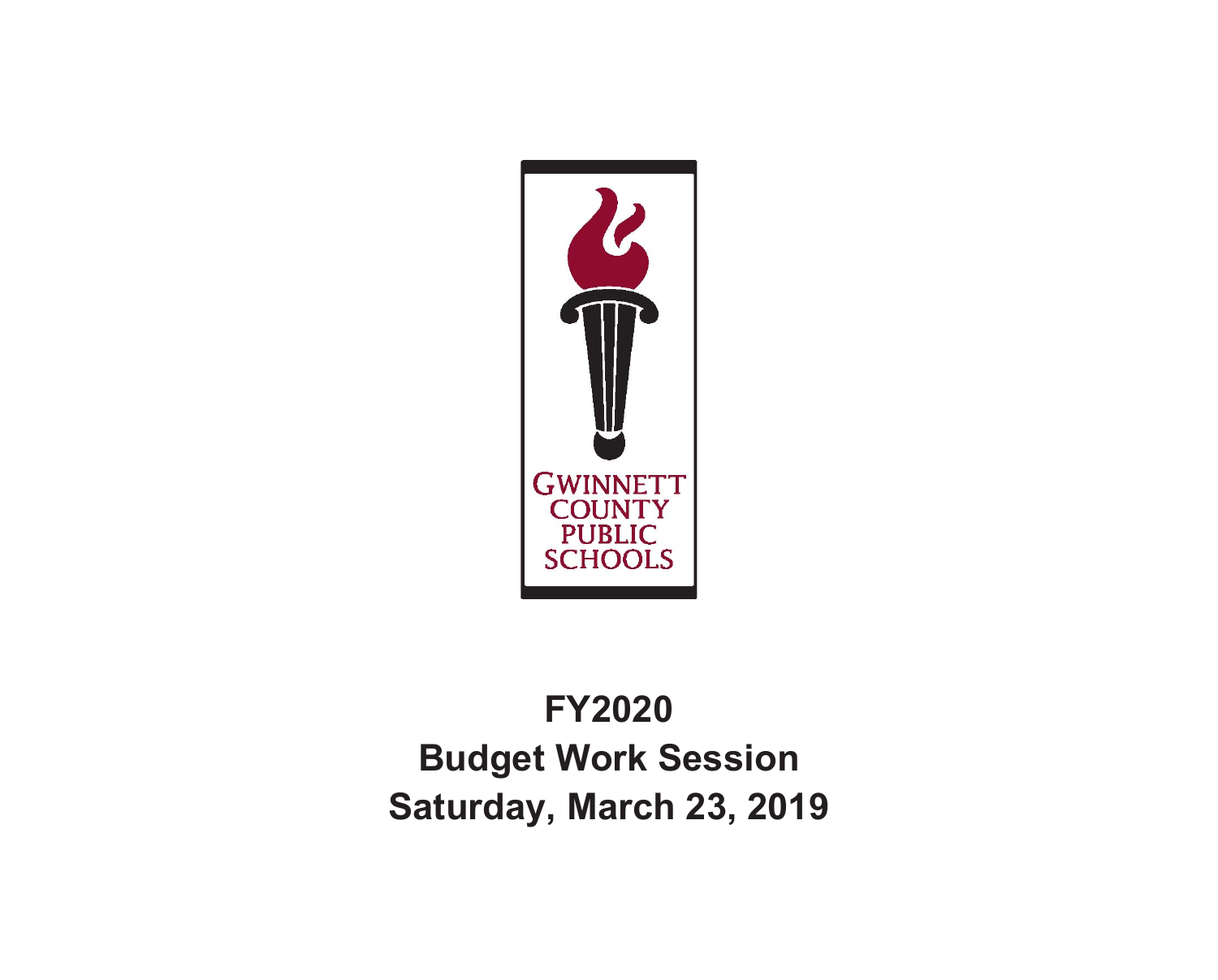### Table of Contents

| $\mathbf{1}$   |
|----------------|
| $\overline{2}$ |
| 3              |
| $\overline{4}$ |
| 5              |
| 6              |
| $\overline{7}$ |
| 8              |
| 9              |
| 10             |
| 11             |
| 12             |
| 13             |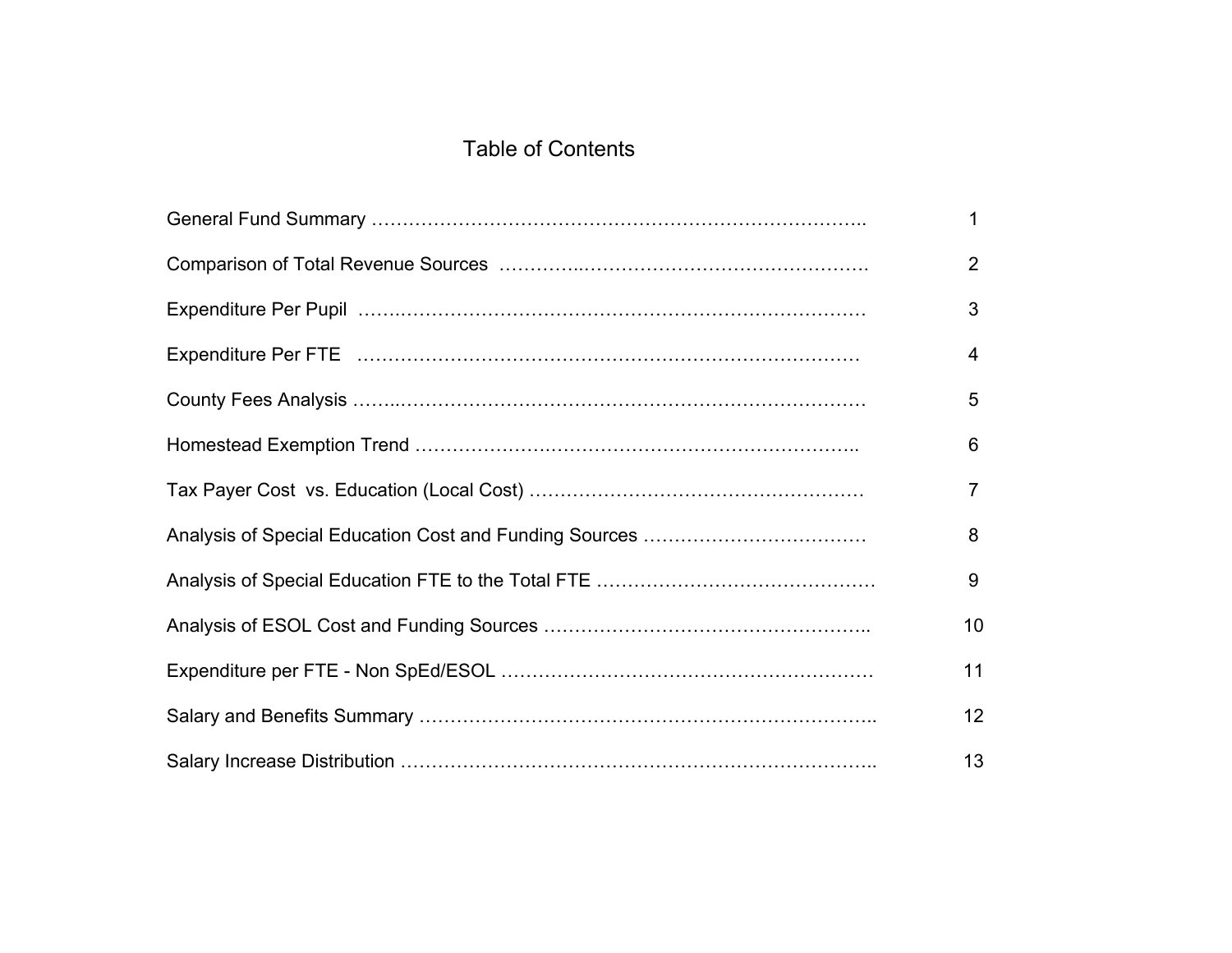|                                                                                                                                                                                                           | <b>GWINNETT COUNTY PUBLIC SCHOOLS</b><br><b>General Fund Summary</b><br>as of March 23, 2019  |                                                                                       |                |                                                                           |                                                          |
|-----------------------------------------------------------------------------------------------------------------------------------------------------------------------------------------------------------|-----------------------------------------------------------------------------------------------|---------------------------------------------------------------------------------------|----------------|---------------------------------------------------------------------------|----------------------------------------------------------|
|                                                                                                                                                                                                           | <b>December</b><br><b>Amended</b><br><b>Budget</b><br>FY2019                                  | Superintendent's<br>Recommended<br><b>Budget</b><br>FY2020                            |                | Change                                                                    | %Change                                                  |
| <b>Beginning Unassigned Balance</b>                                                                                                                                                                       | \$<br>229,277,549                                                                             | \$<br>210,621,506                                                                     |                |                                                                           |                                                          |
| Revenues:<br>Property Taxes / other misc local revenue<br><b>Benefit Premiums</b><br>School Reimbursable<br>Local Subtotal                                                                                | \$<br>658,169,973<br>22,627,200<br>22,500,000<br>703,297,173                                  | \$<br>690,028,520<br>22,627,200<br>22,500,000<br>735,155,720                          | \$             | 31,858,547<br>0<br>0<br>31,858,547                                        | 4.84%<br>0.00%<br>0.00%<br>4.53%                         |
| State<br>Federal                                                                                                                                                                                          | \$<br>1,019,593,258<br>500,000                                                                | \$<br>1,068,289,674<br>700,000                                                        | \$             | 48,696,416<br>200,000                                                     | 4.78%<br>40.00%                                          |
| Total Revenue \$                                                                                                                                                                                          | 1,723,390,431                                                                                 | \$<br>1,804,145,394                                                                   | $\mathfrak{S}$ | 80,754,963                                                                | 4.69%                                                    |
| <b>Total Sources Available</b>                                                                                                                                                                            | \$<br>1,952,667,980                                                                           | \$<br>2,014,766,900                                                                   |                |                                                                           |                                                          |
| Expenditures:<br>Salaries<br><b>Fringe Benefits</b><br><b>Other Operating Expenses</b><br>Benefit Plan Expenses (Fund 173, 174, 175, 177)<br>Prior Year Encumbrances (Fund 184)<br>Sub-total Expenditures | \$<br>1,072,781,537<br>442,907,441<br>183,396,408<br>22,627,200<br>9,014,856<br>1,730,727,442 | \$<br>1,127,099,147<br>469,822,159<br>175,343,605<br>22,627,200<br>0<br>1,794,892,111 |                | 54,317,610<br>26,914,718<br>(8,052,803)<br>0<br>(9,014,856)<br>64,164,669 | 5.06%<br>6.08%<br>$-4.39%$<br>0.00%<br>-100.00%<br>3.71% |
| <b>Transfers to Other Funds</b>                                                                                                                                                                           | 11,319,032                                                                                    | 9,253,283                                                                             |                | (2,065,749)                                                               | $-18.25%$                                                |
| <b>Total Expenditures and Transfers</b>                                                                                                                                                                   | 1,742,046,474                                                                                 | 1,804,145,394                                                                         |                | 62,098,920                                                                | 3.56%                                                    |
| <b>Ending Unassigned Fund Balance</b>                                                                                                                                                                     | 210,621,506                                                                                   | 210,621,506                                                                           |                | 0                                                                         |                                                          |
| <b>Total Expenditures and Ending Fund Balance</b>                                                                                                                                                         | \$<br>1,952,667,980                                                                           | \$<br>2,014,766,900                                                                   |                |                                                                           |                                                          |
| <b>ENROLLMENT</b>                                                                                                                                                                                         | 179,758                                                                                       | 180,204                                                                               |                | 446                                                                       | 0.25%                                                    |
| <b>STATISTICS</b><br>Local Revenue/Student<br><b>State Revenue/Student</b><br>Federal Revenue/Student<br><b>Total Revenue per Student</b>                                                                 | \$3,912<br>\$5,672<br>\$3<br>\$9,587                                                          | \$4,080<br>\$5,928<br>\$4<br>\$10,012                                                 |                | \$168<br>\$256<br>\$1<br>\$425                                            | 4.29%<br>4.51%<br>33.33%<br>4.43%                        |
| Expenditures/Student                                                                                                                                                                                      | \$9,628                                                                                       | \$9,960                                                                               |                | \$332                                                                     | 3.45%                                                    |
| Ending Unassigned Fund Balance as a % of Expenditures<br>(excluding transfers)                                                                                                                            | 12.17%                                                                                        | 11.73%                                                                                |                |                                                                           |                                                          |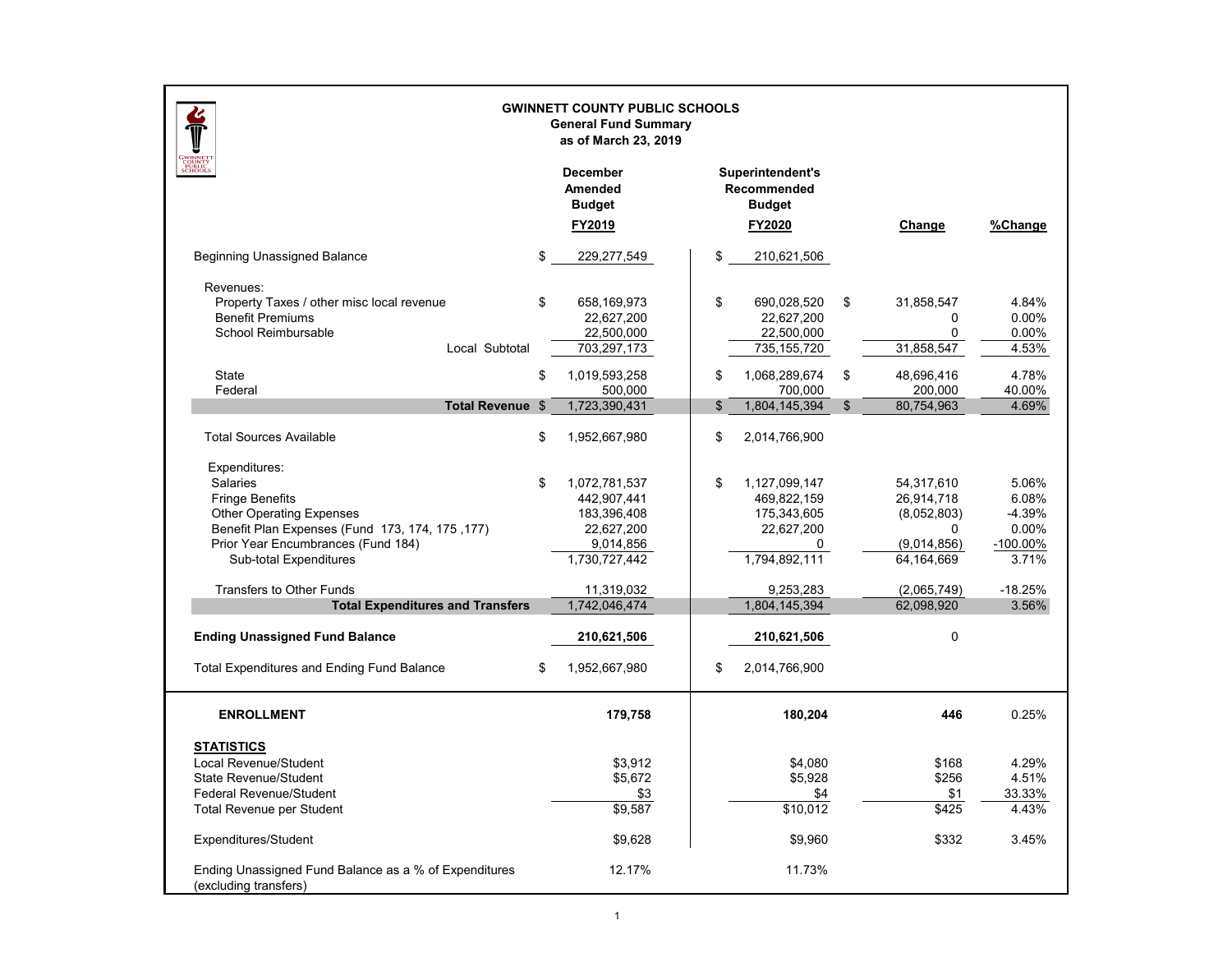### **Gwinnett County Public Schools Comparison of Total Revenue Sources Total Budget**

|                        | FY2019      |        |  |    | FY2020     |        |
|------------------------|-------------|--------|--|----|------------|--------|
|                        | (Millions)  |        |  |    | (Millions) |        |
| <b>Local Sources</b>   | \$<br>949.7 | 44.6%  |  | \$ | 991.2      | 44.7%  |
| <b>State Funding</b>   | 1,023.6     | 48.0%  |  |    | 1,072.5    | 48.3%  |
| <b>Federal Funding</b> | 157.6       | 7.4%   |  |    | 155.1      | 7.0%   |
| <b>Total Revenue</b>   | 2,130.9     | 100.0% |  | S  | 2,218.8    | 100.0% |

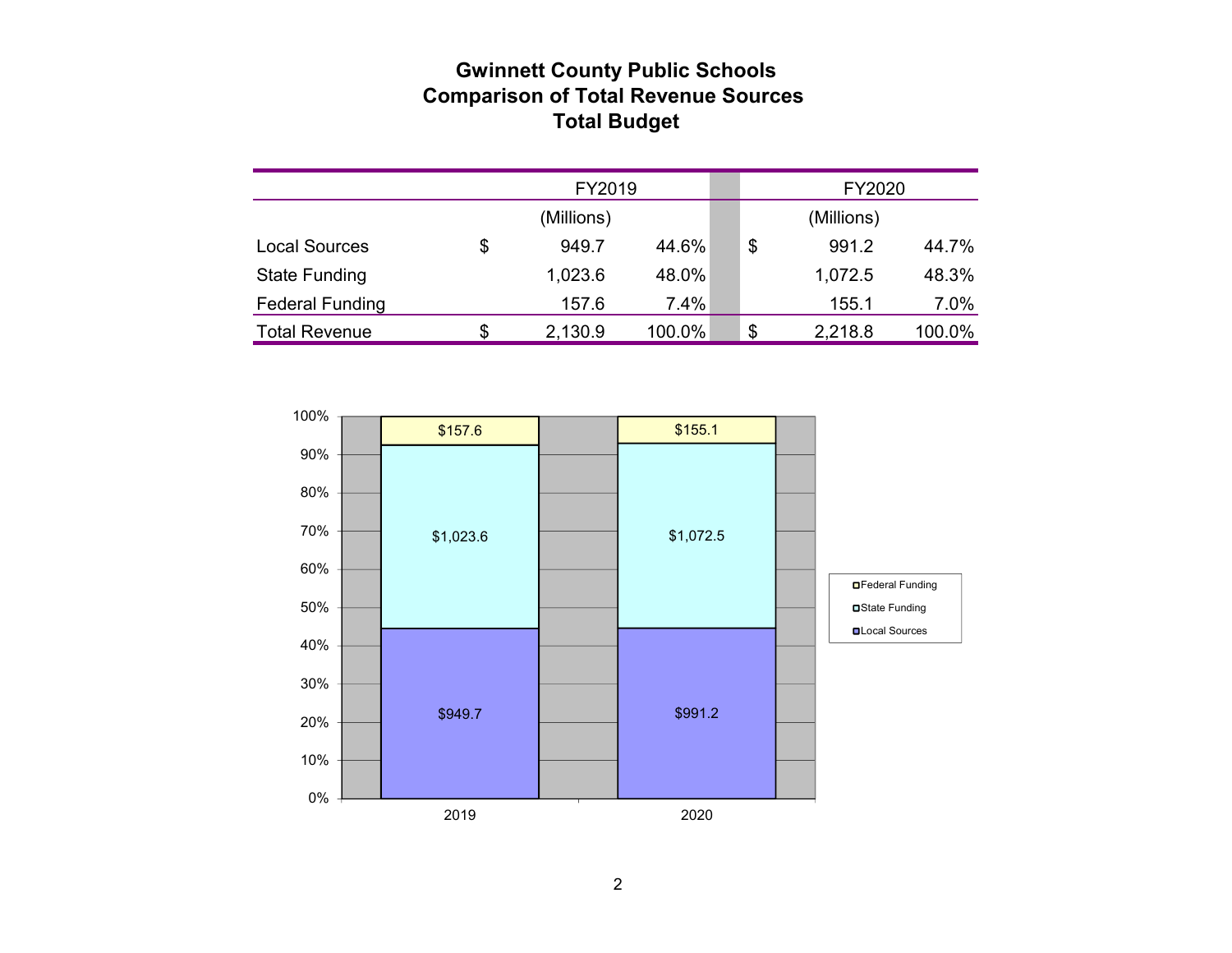## **Gwinnett County Public Schools Expenditure Per Pupil Georgia's Ten Largest Public School Systems**

| Rank<br>for | Rank<br>for |                               | <b>FY2018</b><br><b>Actual</b> | <b>FY2018</b><br><b>Expenditures</b> | <b>FY2018</b><br>Avg. SAT* | % Free &<br><b>Reduced</b> |
|-------------|-------------|-------------------------------|--------------------------------|--------------------------------------|----------------------------|----------------------------|
| FY17(1)     | FY18(1)     | <b>System</b>                 | FTE $(2)$                      | per FTE $(2)$                        | Score $(3)$                | Lunch $(4)$                |
|             |             | <b>Atlanta Public Schools</b> | 51,437                         | 15,839.46                            | 997                        | 74.44                      |
| 2           | 2           | Savannah-Chatham County       | 36,170                         | 11,515.09                            | 978                        | 64.51                      |
| 3           | 3           | <b>Fulton County</b>          | 95,186                         | 11,201.19                            | 1,091                      | 43.92                      |
| 4           | 4           | DeKalb County                 | 100,764                        | 10,549.63                            | 998                        | 72.83                      |
|             |             | <b>State Total</b>            | 1,751,239                      | 9,816.85                             | 1,064                      | 60.04                      |
| 5           | 5           | Cobb County                   | 113,673                        | 9,446.55                             | 1,107                      | 41.43                      |
| 6           | 6           | <b>Henry County</b>           | 42,199                         | 9,384.60                             | 1,010                      | 49.86                      |
|             |             | <b>Clayton County</b>         | 54,843                         | 9,089.87                             | 962                        | 92.97                      |
| 8           | 8           | <b>Cherokee County</b>        | 42,698                         | 9,007.51                             | 1,122                      | 29.18                      |
| 9           | 9           | <b>Gwinnett County</b>        | 184,343                        | 8,874.12(5)                          | 1,102                      | 53.44                      |
| 10          | 10          | <b>Forsyth County</b>         | 47,900                         | 8,668.26                             | 1,167                      | 15.40                      |

Notes:

(1) Ranking based on Expenditures per FTE

(2) Source: GADOE Expenditure Report (Includes General Fund and Special Revenue Fund)

(3) Source: GADOE - SAT Scores by District 2018

(4) Source: GADOE Free & Reduced Price Lunch Eligibility

(5) Excludes self-funded employee benefit plan expenses

\* As of March 2016 the highest possible score on the SAT is 1600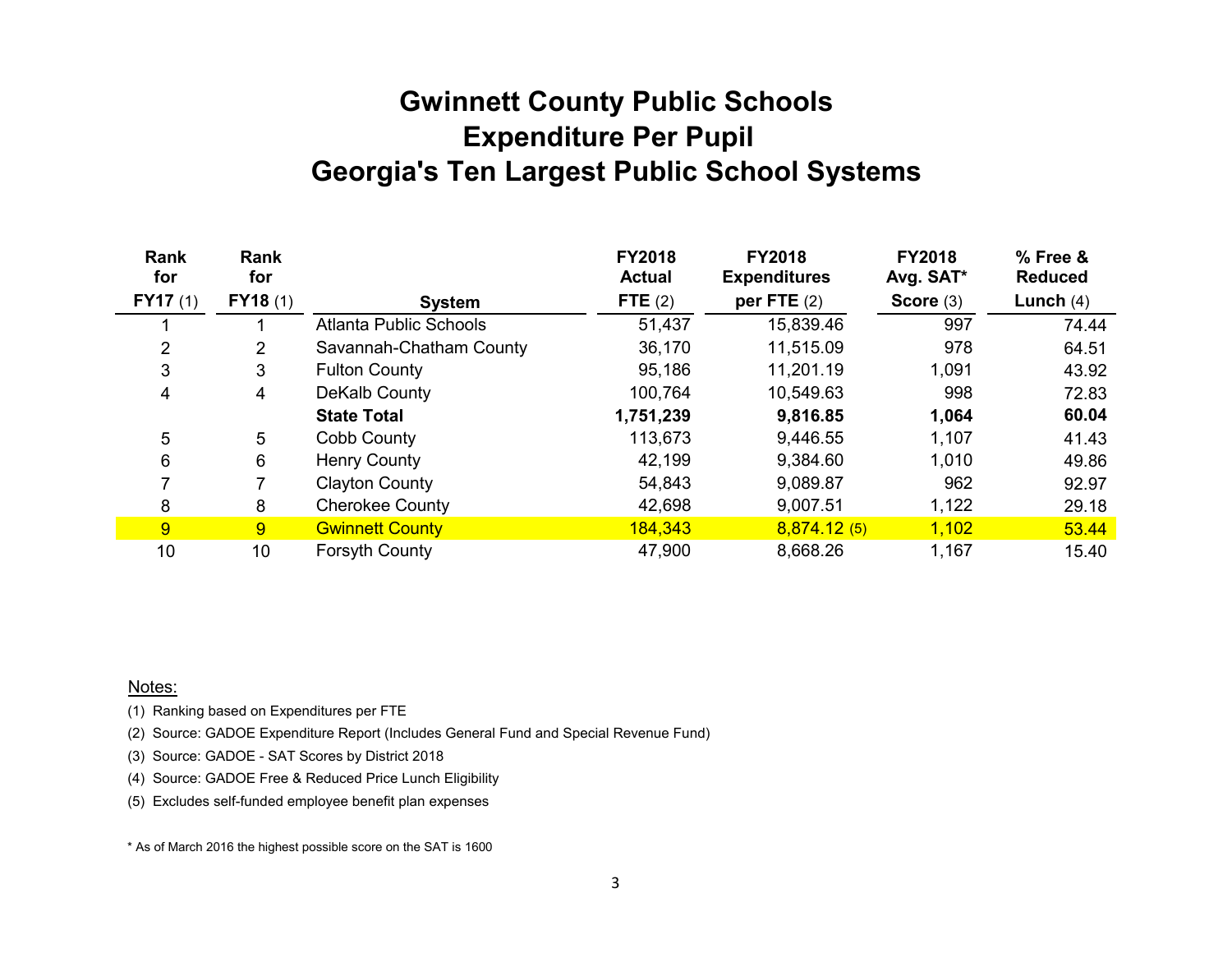Gwinnett County Public Schools





Source: GADOE Expenditure Report 2018

<sup>\*</sup> Exclude self funded benefit plans expense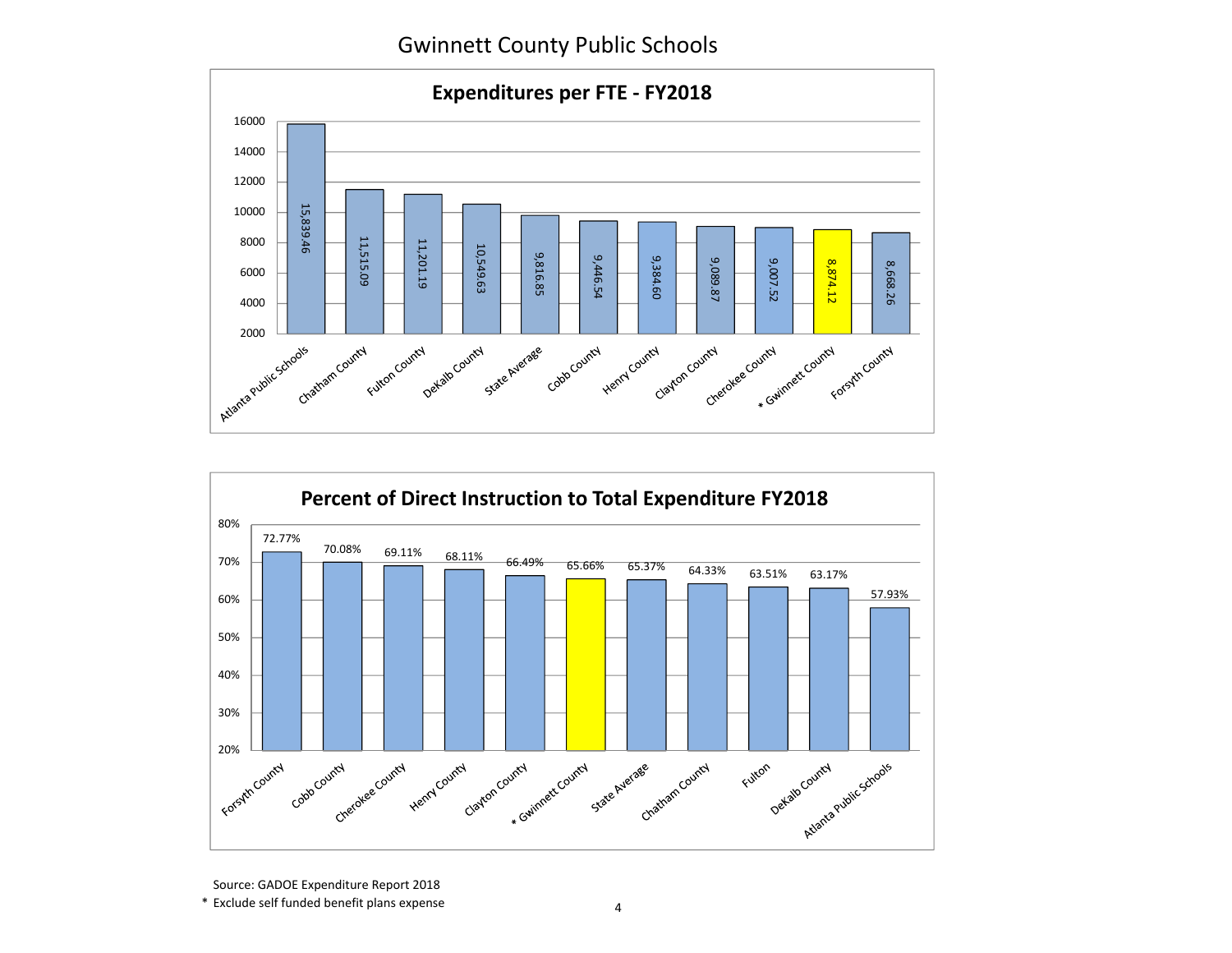### **Gwinnett County Public Schools**

### **2019 County Fee Analysis**

| <b>Category</b>                                    | <b>Description</b>                                                                                                                                                                                 |                    | FY 2019 BUDGET |
|----------------------------------------------------|----------------------------------------------------------------------------------------------------------------------------------------------------------------------------------------------------|--------------------|----------------|
| <b>General Fund</b>                                |                                                                                                                                                                                                    |                    |                |
| <b>Charges for Services</b>                        | Building fees, development permits, charges for the tax<br>commissioner, animal control fees, ambulance transport<br>fees, and payments for correctional work release/work<br>alternative programs | \$                 | 30,797,239     |
| Judicial                                           | Fines, forfeitures, and costs imposed by the courts                                                                                                                                                | \$                 | 24,495,028     |
| Licenses and Permits                               | Business licenses, cable franchise fees, alcoholic privilege<br>licenses, permits, and trade licenses                                                                                              | \$                 | 9,294,900      |
|                                                    | <b>Sub-Total General Funds</b>                                                                                                                                                                     | \$                 | 64,587,167     |
| <b>Other Funds</b><br>Parks and Rec. Sales/Fees    | Merchandise sales, food sales, facility and equipment rental, \$<br>admission fees, recreation class fees, youth summer<br>program fees, etc.                                                      |                    | 4,894,639      |
| <b>Street Lighting</b>                             | Special assessment levied against properties benefiting<br>from street light services                                                                                                              | \$                 | 7,694,702      |
| Speed Humps                                        | Special assessment levied against properties benefiting<br>from speed humps                                                                                                                        | \$                 | 122,000        |
| Solid Waste Revenue                                | Fees associated with delivery of the residential solid waste<br>program                                                                                                                            | \$                 | 40,642,006     |
| Public Safety - E911 Corrections                   | Fees associated with E-911 and corrections inmate program                                                                                                                                          | \$                 | 16,452,124     |
| <b>Public Utility Sales</b>                        | Retail and wholesale sales of water and sewer services                                                                                                                                             | \$                 | 325, 157, 000  |
| <b>Connection Charges</b>                          | Water service connection charges                                                                                                                                                                   | \$                 | 1,600,000      |
| Storm water Utility Charge                         | Storm water service                                                                                                                                                                                | \$                 | 29,660,000     |
| <b>Fare Box Revenues</b>                           | Fares for bus transportation (transit system)                                                                                                                                                      | \$                 | 3,281,000      |
|                                                    | <b>Sub-Total Other Funds</b>                                                                                                                                                                       | $\mathbf{\hat{s}}$ | 429,503,471    |
|                                                    | <b>TOTAL FEES</b>                                                                                                                                                                                  | \$                 | 494,090,638    |
| <b>Total County Operating and Capital Revenues</b> |                                                                                                                                                                                                    | \$                 | 1,229,989,071  |
| Fees/Sales as a Percentage of Total County Revenue |                                                                                                                                                                                                    |                    | 40.2%          |

Source: GCBOCC Budget Division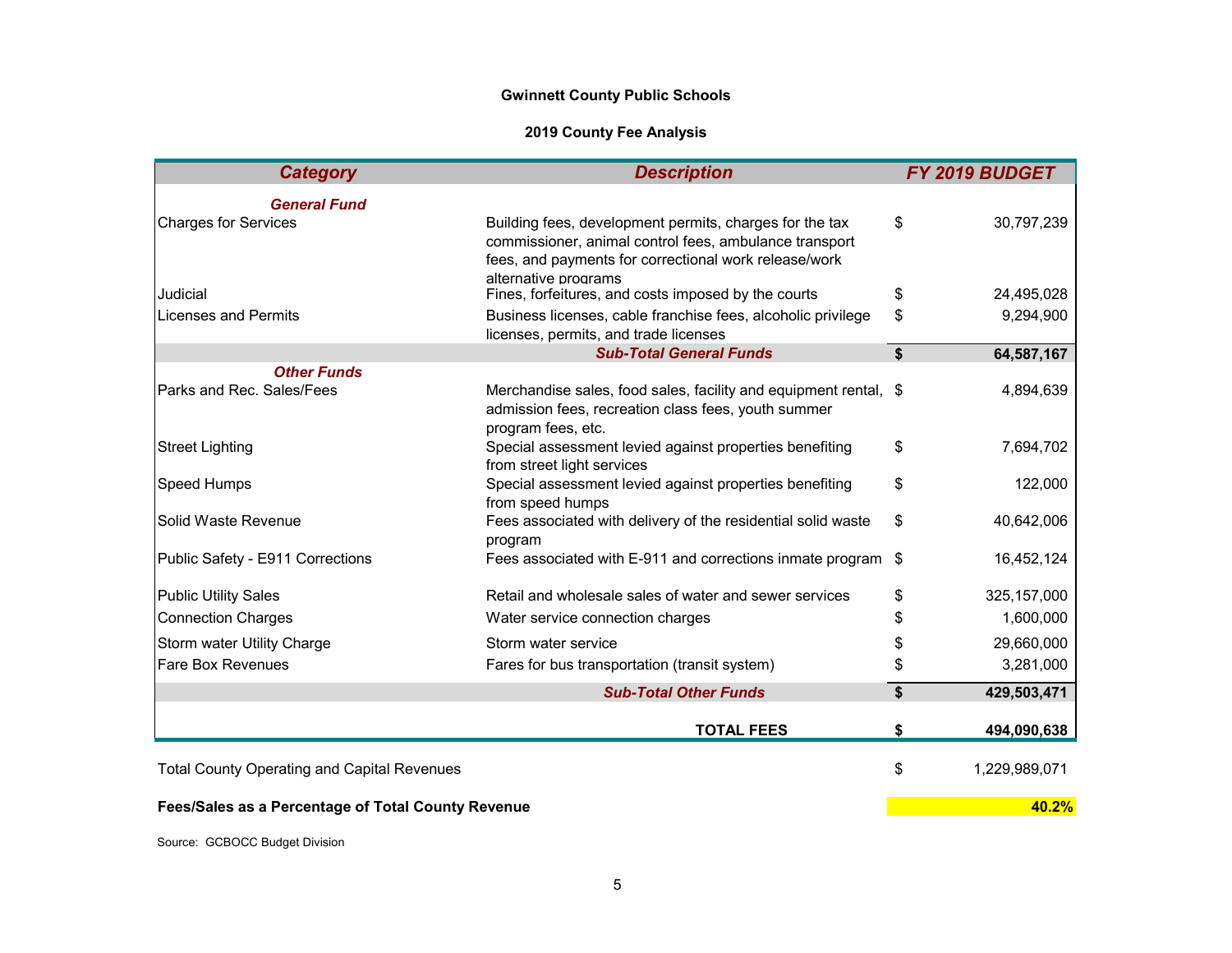### **Gwinnett County Public Schools**

### **Homestead Exemption Trend**

#### **M&O Amount by Year**

| <b>Type</b>    | <b>Homestead Exemptions</b> | 2018           | 2017           | 2016           | 2015           | 2014           | <u>2013</u>    |
|----------------|-----------------------------|----------------|----------------|----------------|----------------|----------------|----------------|
| L1             | <b>Disability Exemption</b> | 352,000        | 404.000        | 412,000        | 496,000        | 528.000        | 596,000        |
| L <sub>3</sub> | Seniors Exemption           | 77,480         | 210.440        | 182,760        | 220,440        | 334,560        | 548,830        |
| L <sub>5</sub> | Senior School Exemption     | 2,952,221,907  | 2,618,298,057  | 2,349,750,742  | 2,017,995,996  | 1,813,770,906  | 1,434,445,646  |
| S1             | Homestead Exemption         | 513.468.120    | 518,724,000    | 523.375.560    | 534.502.000    | 549.251.960    | 562,911,400    |
| S <sub>3</sub> | Regular School Exemption    | 10,480,000     | 9,080,000      | 7,240,000      | 6,880,000      | 6.007.640      | 5,327,200      |
| S <sub>5</sub> | Disabled Veteran Exemption  | 79,055,510     | 62,132,105     | 45,714,444     | 34,817,000     | 27,947,440     | 21,486,310     |
|                |                             |                |                |                |                |                |                |
|                | <b>Total Homestead</b>      | 3,555,655,017  | 3,208,848,602  | 2,926,675,506  | 2,594,911,436  | 2,397,840,506  | 2,025,315,386  |
|                | Change from 2013 to 2018    | 75.6%          | 58.4%          | 44.5%          | 28.1%          | 18.4%          | $0.0\%$        |
|                | % change over prior year    | 10.8%          | 9.6%           | 12.8%          | 8.2%           | 18.4%          | 0.0%           |
|                |                             |                |                |                |                |                |                |
|                | <b>Net Tax Digest</b>       | 31,035,231,040 | 29,351,858,018 | 27,374,021,284 | 25,524,665,412 | 25,149,078,032 | 23,146,401,042 |
|                | Change from 2013 to 2018    | 34.1%          | 26.8%          | 18.3%          | 10.3%          | 8.7%           | $0.0\%$        |
|                | % change over prior year    | 5.7%           | 7.2%           | 7.2%           | 1.5%           | 8.7%           | $0.0\%$        |

*Source: Consolidated Tax Digest from County*

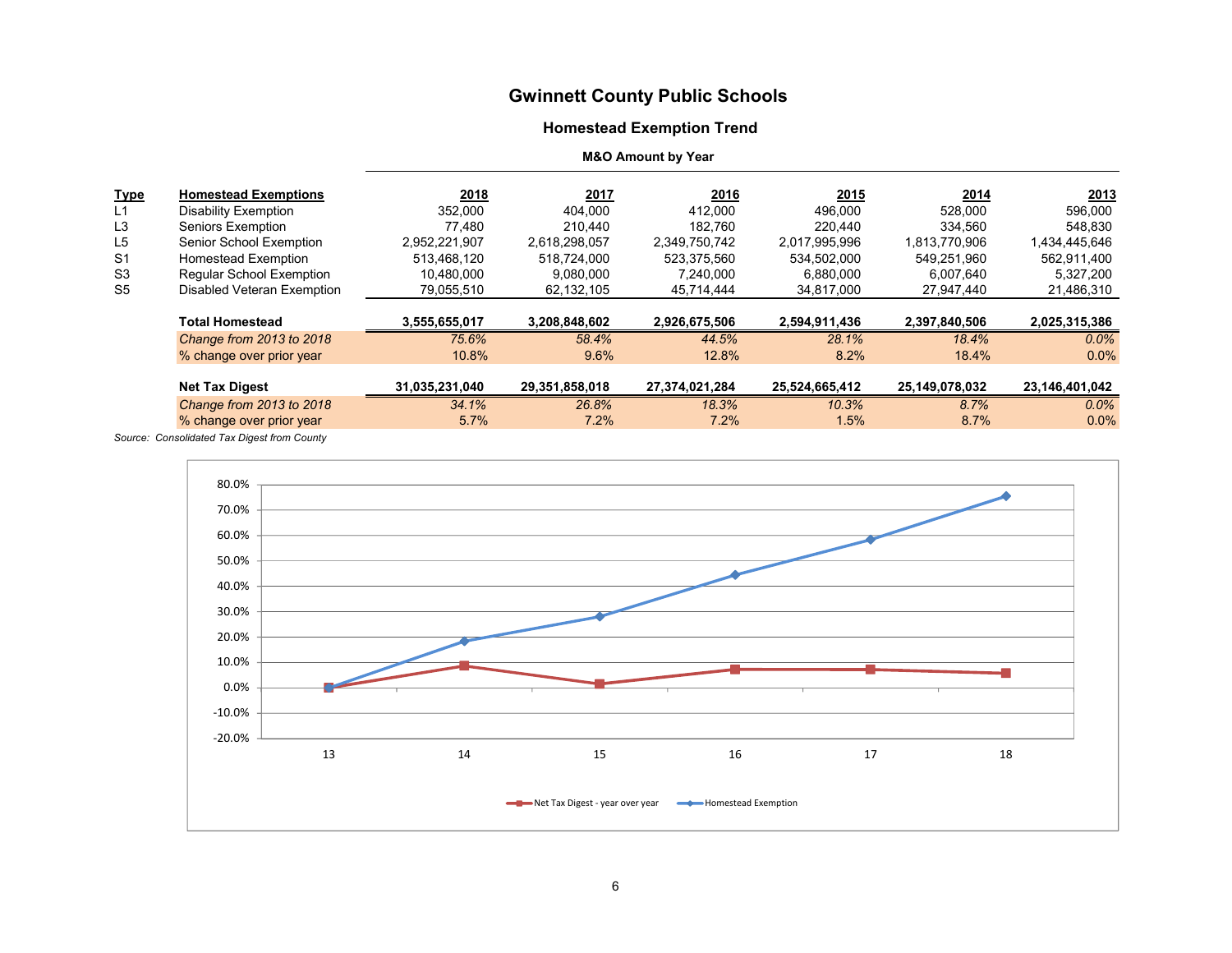## Gwinnett County Public Schools Taxpayer Cost vs. Education (Local Cost)

| <u>Year</u>                                      | <b>Grade Level</b> | <b>Local Cost/Student</b> | <b>Taxes Paid</b> |                       |  |  |  |
|--------------------------------------------------|--------------------|---------------------------|-------------------|-----------------------|--|--|--|
| 2020                                             | Grade 12           | \$4,080                   | $\star$           |                       |  |  |  |
| 2019                                             | Grade 11           | \$3,912                   | \$1,661           |                       |  |  |  |
| 2018                                             | Grade 10           | \$3,850                   | \$1,669           |                       |  |  |  |
| 2017                                             | Grade 9            | \$3,592                   | \$1,669           |                       |  |  |  |
| 2016                                             | Grade 8            | \$3,384                   | \$1,669           |                       |  |  |  |
| 2015                                             | Grade 7            | \$3,296                   | \$1,669           |                       |  |  |  |
| 2014                                             | Grade 6            | \$3,116                   | \$1,567           |                       |  |  |  |
| 2013                                             | Grade 5            | \$3,216                   | \$1,567           |                       |  |  |  |
| 2012                                             | Grade 4            | \$3,350                   | \$1,567           |                       |  |  |  |
| 2011                                             | Grade 3            | \$3,902                   | \$1,567           |                       |  |  |  |
| 2010                                             | Grade 2            | \$4,061                   | \$1,567           |                       |  |  |  |
| 2009                                             | Grade 1            | \$4,023                   | \$1,567           |                       |  |  |  |
| 2008                                             | Grade K            | \$3,797                   | \$1,567           |                       |  |  |  |
| <b>TOTAL</b>                                     |                    | \$47,579                  | \$19,306          |                       |  |  |  |
|                                                  |                    |                           | \$1,609           | <b>Yearly Average</b> |  |  |  |
| Years for taxes to equal costs:                  |                    |                           | 30                |                       |  |  |  |
|                                                  |                    |                           |                   |                       |  |  |  |
| Millage rate will be set at meeting in June 2019 |                    |                           |                   |                       |  |  |  |

Assumptions: - Student will be senior FY2020 school year.

- Revenue per student based on each year's actual local revenue

- Taxes based on \$200,000 home with homestead exemption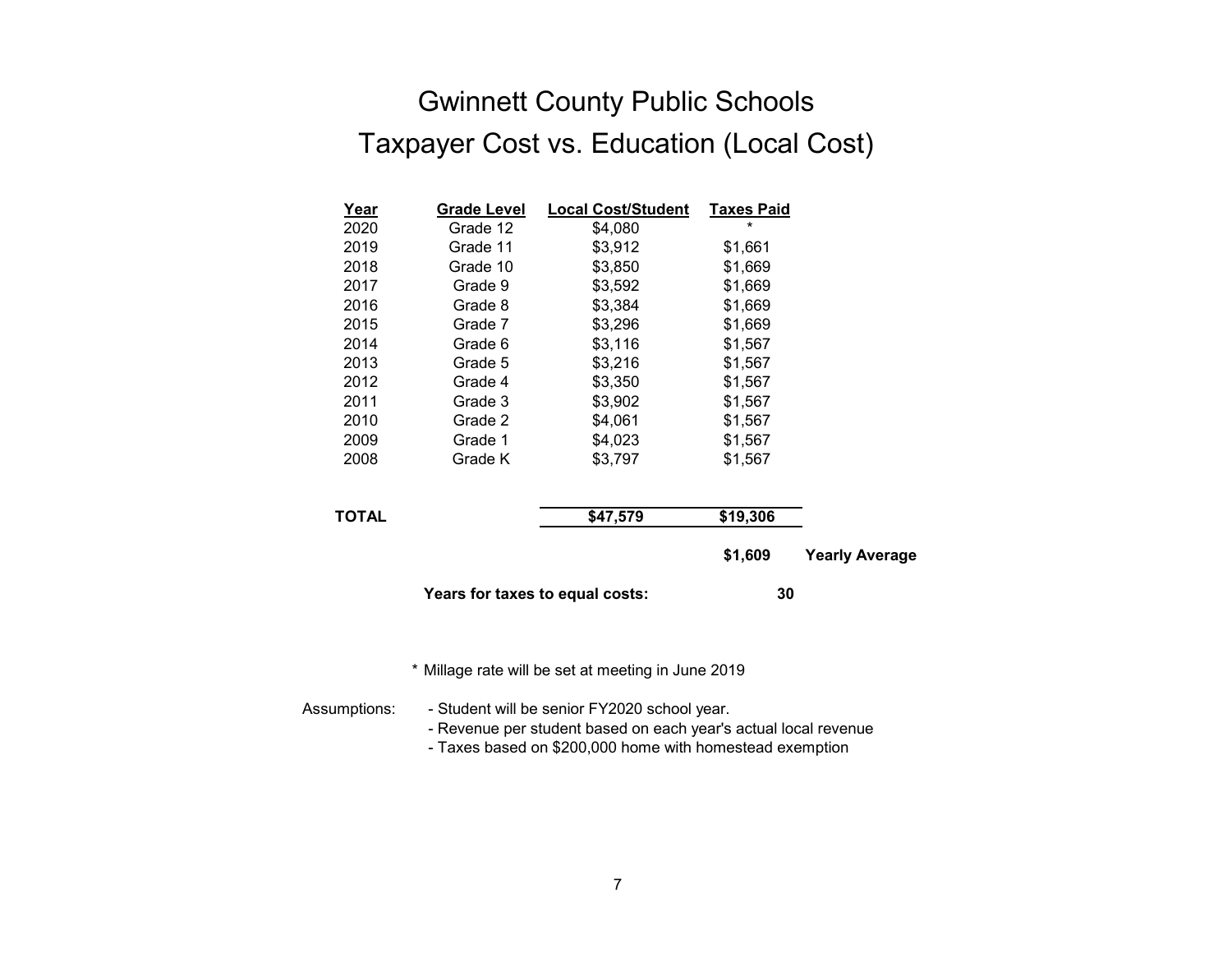## **Based on FY20 Superintendent's Recommended Budget Gwinnett County Public Schools Analysis of Special Education Cost and Funding Sources**

| <b>Direct Instructional Costs:</b>                  |               | <b>Funding Sources:</b>                  |                        |
|-----------------------------------------------------|---------------|------------------------------------------|------------------------|
| <b>QBE Categories I-V</b>                           | \$218,360,460 |                                          |                        |
| Title VI-B                                          | \$37,433,388  | State K-12                               | \$192,297,562          |
| Preschool                                           | \$25,042,181  | State Preschool                          | \$3,344,516            |
| <b>Administrative &amp; Support Costs:</b>          |               | Federal -K-12                            | \$28,812,912           |
| <b>Special Education Administration</b>             | \$26,823,383  | <b>Federal Preschool</b>                 | \$649,930              |
| Psychologists/Social Workers                        | \$8,370,608   | <b>State Transportation</b>              | \$1,629,322            |
| <i>*</i> Transportation                             | \$40,577,457  |                                          |                        |
| <b>Staff Development</b>                            | \$281,132     |                                          |                        |
| *M&O of Bldgs., including special accommodations    | \$500,000     |                                          |                        |
| *Local School Administration                        | \$21,377,942  | <b>Less Local Five Mills</b>             | (\$30,041,606)         |
| *Legal Expenses                                     | \$425,000     | <b>Austerity Reduction</b>               | \$0                    |
|                                                     |               |                                          |                        |
| <b>Total Cost Associated with Special Education</b> | \$379,191,551 | Net funding sources                      | \$196,692,636          |
|                                                     |               |                                          |                        |
| Less State & Federal Funding                        | \$196,692,636 |                                          |                        |
| Local Cost to fund Special Education                | \$182,498,915 | <b>SPECIAL EDUCATION FUNDING SOURCES</b> |                        |
| Projected FTE for 2020 (Includes 202 FTE            |               |                                          |                        |
| for 1210 preschool students)                        | 15,431        | <b>Local 48.13%</b>                      |                        |
|                                                     |               | <b>State 44.10%</b>                      |                        |
| <b>Local Cost per FTE</b>                           | \$11,826.99   |                                          | $\Box$ State           |
| <b>State Cost per FTE</b>                           | 10,837.46     | Federal 7.77%                            | $\blacksquare$ Federal |
| <b>Federal Cost per FTE</b>                         | 1,909.36      |                                          | $\Box$ Local           |
| <b>Total Cost Per FTE</b>                           | \$24,573.81   |                                          |                        |
|                                                     |               |                                          |                        |

\*Estimated

 **Note: Projected number of students served is 23,231**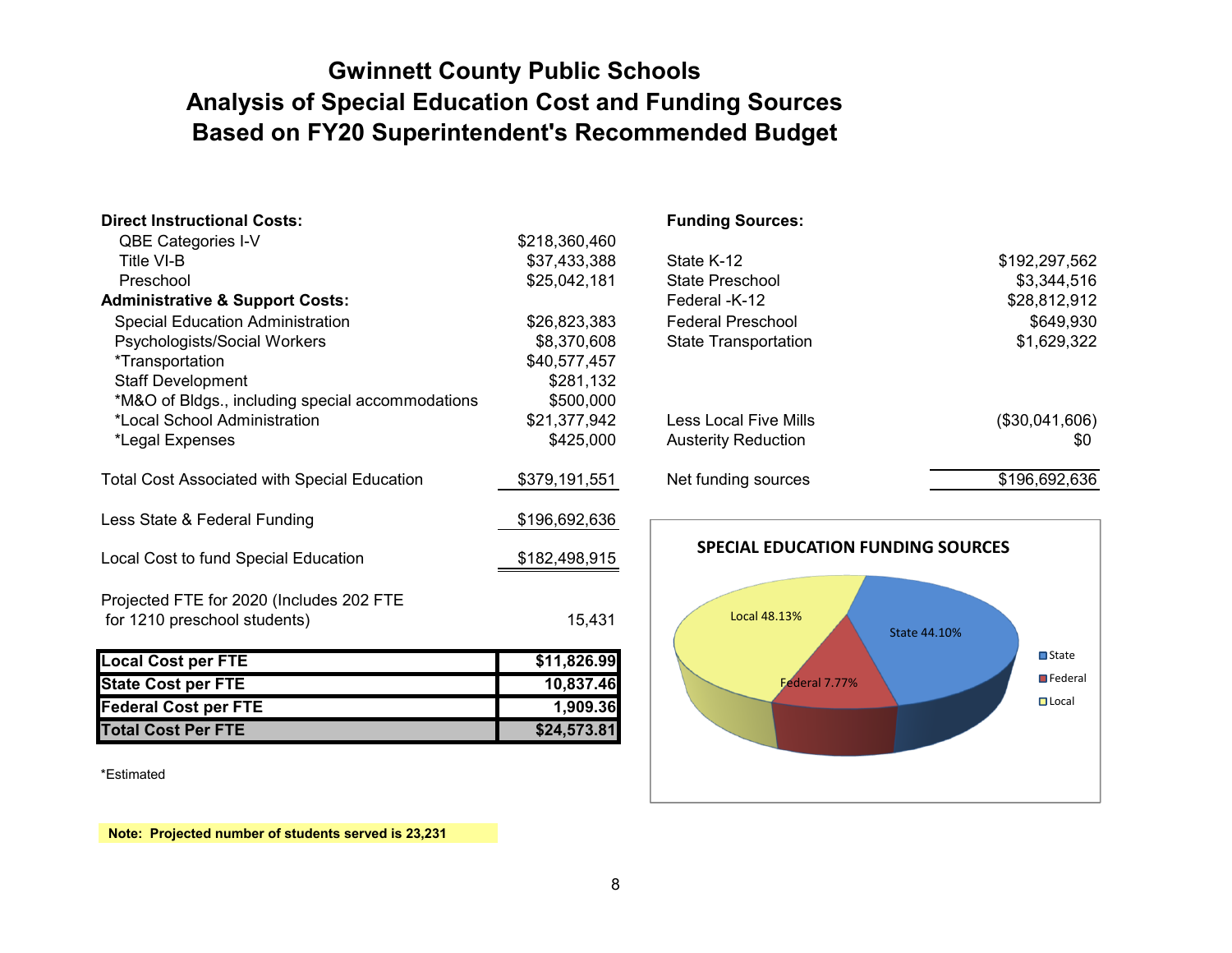**Gwinnett County Public Schools**



|                        | 2013    | 2014    | 2015    | 2016'   | 2017    | 2018    | 2019    | 2020    |
|------------------------|---------|---------|---------|---------|---------|---------|---------|---------|
| <b>Special Ed. FTE</b> | 10.730  | 11.531  | 12.043  | 12.646  | 13.364  | 14.124  | 14.961  | 15.229  |
| <b>Total FTE</b>       | 167.815 | 172.693 | 177,219 | 180.235 | 182.548 | 184.343 | 185.414 | 185,860 |
| % of Special Ed. to    |         |         |         |         |         |         |         |         |
| the Total              | 6.4%    | 6.7%    | 6.8%    | 7.0%    | 7.3%    | 7.7%    | 8.1%    | 8.2%    |



*Source: GADOE QBE Earnings Sheets which are based on FTE; not enrollment*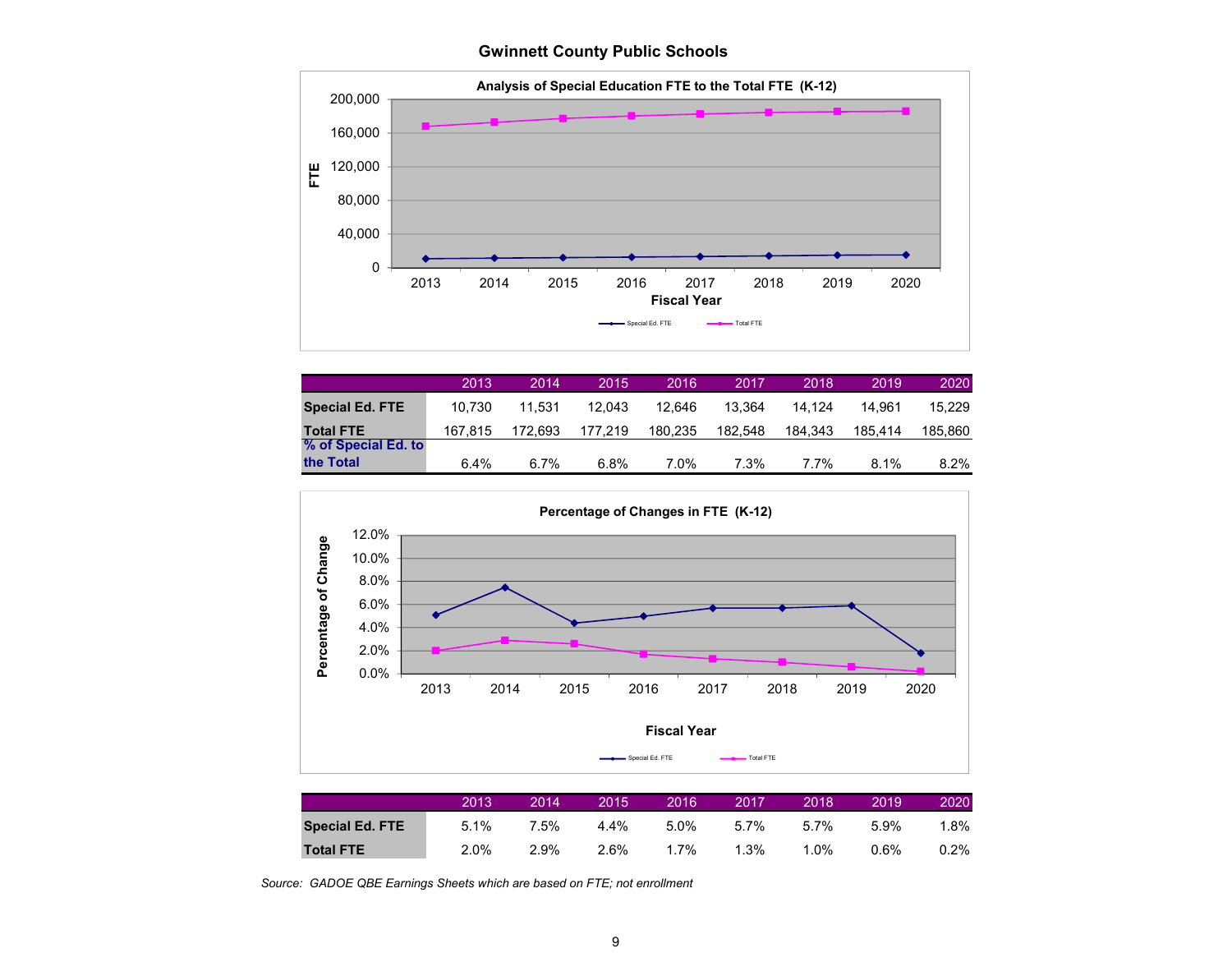## **Gwinnett County Public Schools Analysis of ESOL Cost and Funding Sources Based on FY20 Superintendent's Recommended Budget**

## **Direct Instructional Costs:**

Less State & Federal Funding Sources \$50,871,660

| 3,682,642    |
|--------------|
| \$50,871,660 |
|              |

#### **Funding Sources**

| English to Speakers of Other Languages       | \$47,189,018 | State QBE Earnings                             | \$55,807,220  |
|----------------------------------------------|--------------|------------------------------------------------|---------------|
|                                              |              | Less Local Five Mills                          | (\$8,618,202) |
| Title III LEP and Title III Part A Immigrant | 3,682,642    | <b>Less Austerity Reduction</b>                | \$0           |
| <b>Total Cost</b>                            | \$50,871,660 | Federal Grants: Title III LEP/Part A Immigrant | \$3,682,642   |
|                                              |              | Net State and Federal Funding:                 | \$50,871,660  |



| Local Cost to Fund ESOL     | \$0        |
|-----------------------------|------------|
| Projected FY2020 FTE        | 5,775      |
| <b>Local Cost per FTE</b>   | \$0.00     |
| <b>State Cost per FTE</b>   | \$8,170.55 |
| <b>Federal Cost per FTE</b> | \$637.63   |
| <b>Total Cost per FTE</b>   | \$8,808.18 |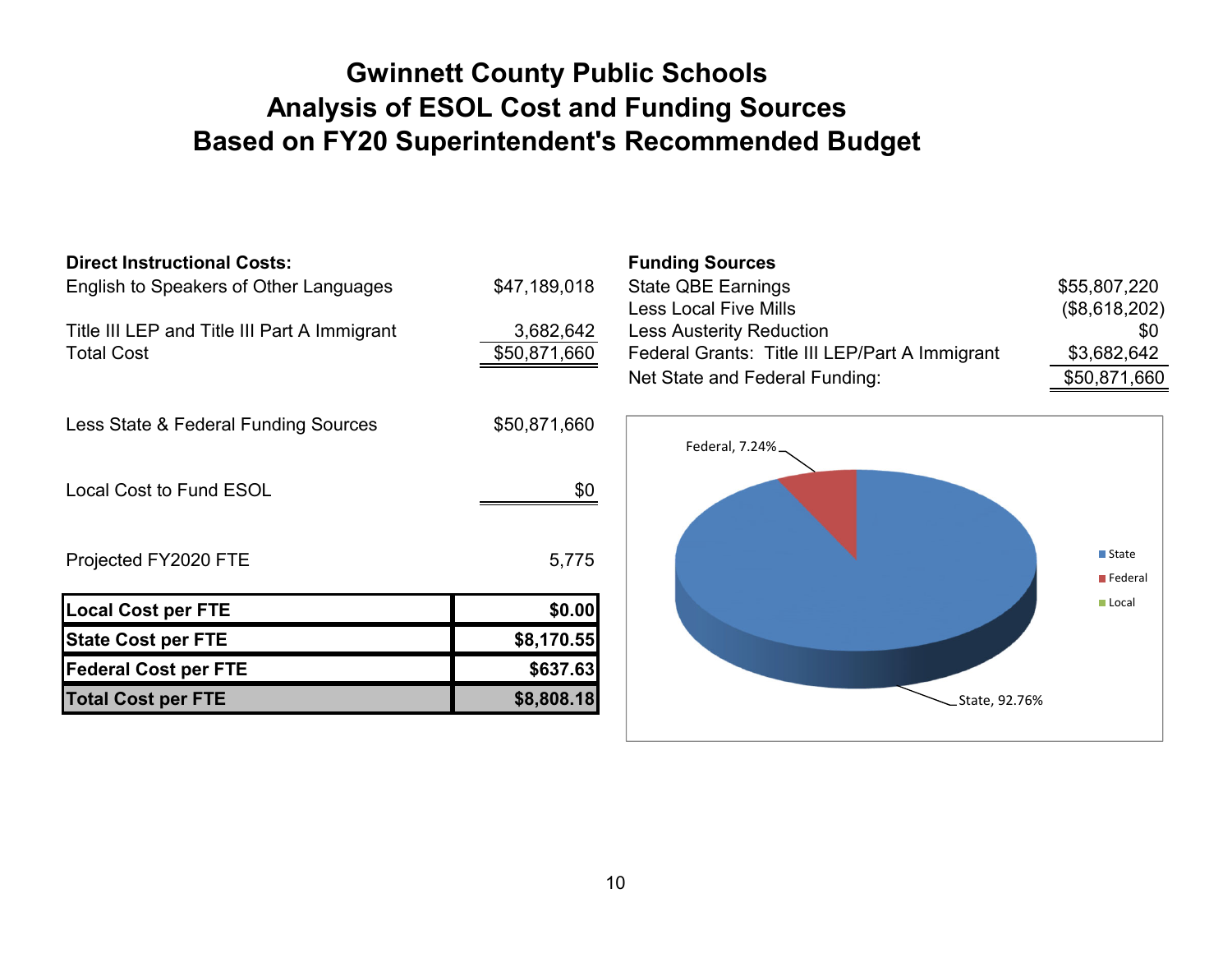## **Gwinnett County Public Schools Expenditure per FTE - Non SpEd/ESOL General Fund Based on FY20 Budget**

| <b>Total GF Expenditures</b>         | \$1,794,892,111 |
|--------------------------------------|-----------------|
| <b>Less GF SpEd Expenditures</b>     | (340, 752, 763) |
| <b>Less GF ESOL Expenditures</b>     | (\$50,871,660)  |
| <b>Revised Total Expenditures</b>    | \$1,403,267,688 |
|                                      |                 |
| Total FTE (includes ESOL add-on FTE) | 185,860         |
| Less SpEd FTE                        | (15, 431)       |
| Less ESOL FTE                        | (5, 775)        |
| Net FTE                              | 164,654         |
|                                      |                 |
| Cost per Non SE/ESOL FTE             | \$8,522.52      |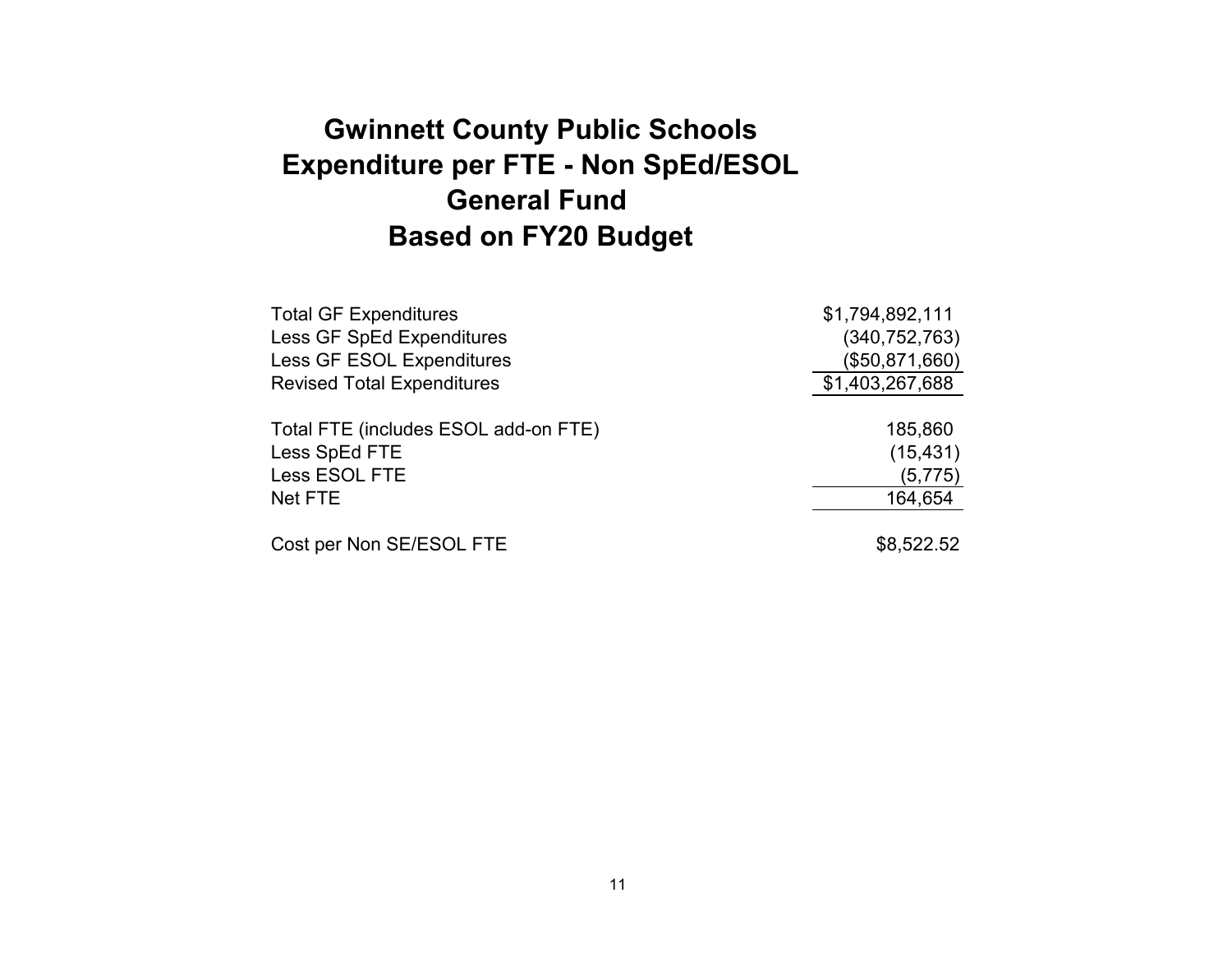## **Gwinnett County Public Schools Salary & Benefits Summary ‐ FY2020**

| Job                             |                |             |           |                 | Total        |          | Salary     | Salary     |
|---------------------------------|----------------|-------------|-----------|-----------------|--------------|----------|------------|------------|
| Description                     | Grade          | <b>Step</b> | Salary    | <b>Benefits</b> | Compensation | WorkDays | Increase % | Daily Rate |
| Teacher                         | L1             | 0           | \$46,646  | \$24,926        | \$71,572     | 190      | 6.87%      | \$246      |
| Teacher                         | L <sub>2</sub> | 13          | \$65,088  | \$30,204        | \$95,292     | 190      | 6.59%      | \$343      |
| Teacher                         | L4             | 28          | \$99,500  | \$40,053        | \$139,553    | 190      | 4.56%      | \$524      |
| Bookkeeper (ES, MS)             |                | 28          | \$29,737  | \$20,087        | \$49,824     | 210      | 5.32%      | \$142      |
| School Clerk IV                 | 6              | 26          | \$27,873  | \$19,553        | \$47,426     | 220      | 5.50%      | \$127      |
| Custodian                       | 5.             | 32          | \$33,588  | \$21,189        | \$54,777     | 246      | 5.06%      | \$137      |
| <b>Bus Driver</b>               |                | 12          | \$27,824  | \$13,657        | \$41,481     | 185      | 3.93%      | \$150      |
| Principal - MS                  |                | 8           | \$118,552 | \$45,506        | \$164,058    | 246      | 3.99%      | \$482      |
| <b>Assistant Principal - MS</b> | 2              | 63          | \$70,567  | \$31,772        | \$102,339    | 200      | 4.00%      | \$353      |
| Director - Central Office       | 33             | 80          | \$93,964  | \$38,468        | \$132,432    | 246      | 3.74%      | \$382      |

### **\* Per Capita Income 2017**

| * Location           | Amount   |
|----------------------|----------|
| Gwinnett             | \$39,856 |
| Georgia              | \$44,145 |
| <b>United States</b> | \$51,640 |

*\* Source: Bureau of Economic Analysis BEA.Gov*